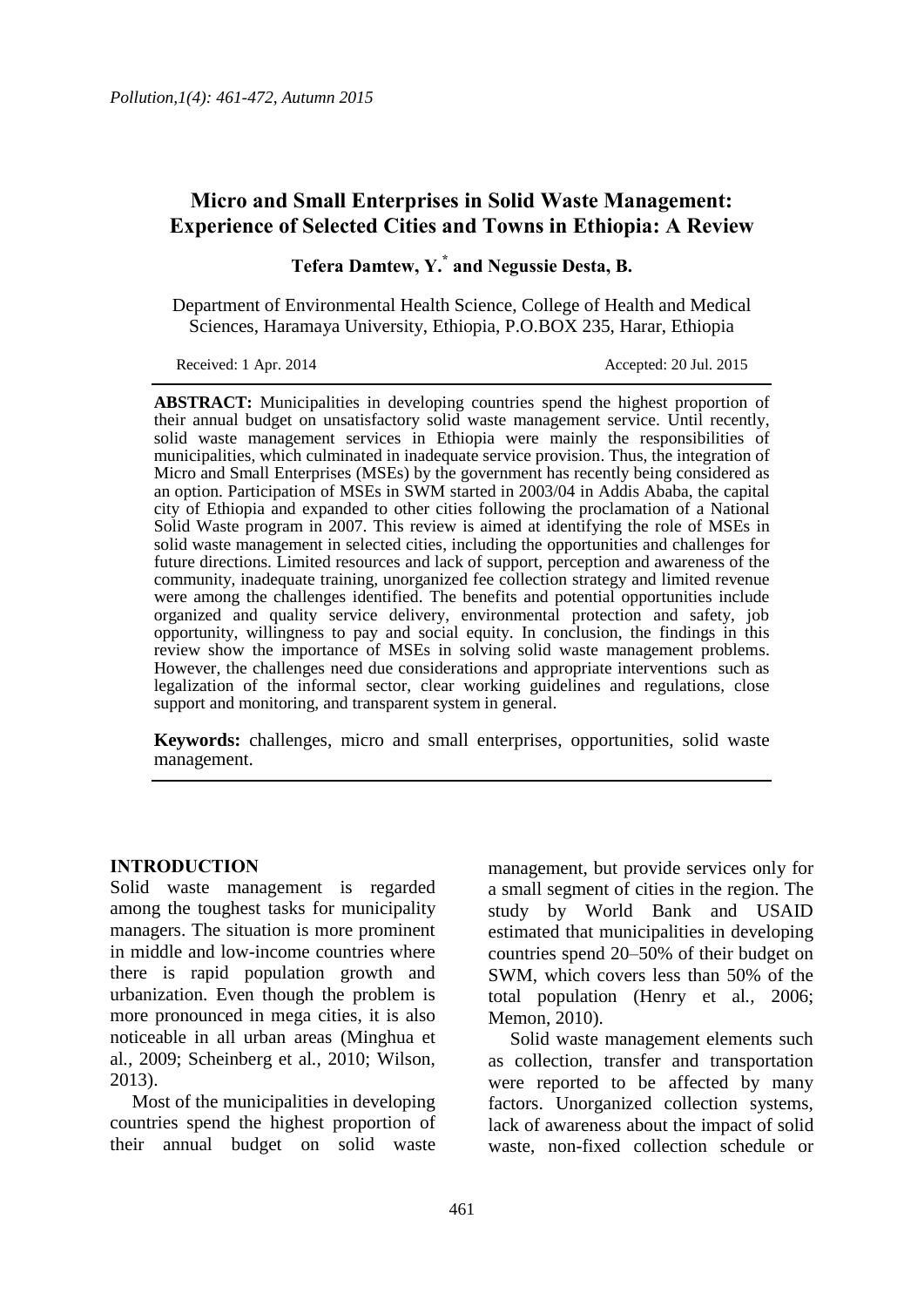route and poor stakeholders' integration are some of the identified factors (Tadesse et al*.,* 2008; Manaf et al*.,* 2009; Shekdar, 2009; Abarca et al*.,* 2012).

Different approaches are used by countries to manage solid waste. Until recently, solid waste management (SWM) services in Ethiopia were mainly the responsibilities of municipalities, which resulted in inadequate service provision (Tadesse, 2004, Tadesse and Hadgu, 2009; Tessema, 2010; Hagos et al*.,* 2012; Bewuket, 2013). The inadequate service provision forced the general public to choose the informal waste collection system in accordance with their need (Tadesse and Hadgu, 2009; Tadesse, 2004; Bewuket, 2013). In developing countries like Ethiopia the role of informal actors in the business sector is imperative and evident (Wilson et al*.*, 2006).The informal actors carry out more than one activity and make a shift from one market to another according to the market situation, the demand and market factors. But solid waste management is an activity which needs special attention daily. Thus, the engagement of informal actors in different activities makes the service delivery inconsistent. Therefore, there is need to integrate the formal sectors on legal basis to ensure continuous service delivery. These can include integration of existing informal actors or newly established groups (ORAAMP, 2002; Tadesse, 2004; Fanta, 2006; Baudouin et al*.*, 2010; Bewuket, 2013).

Recently, the government integrated Micro and Small Enterprises (MSEs) as an option to alleviating the pressing solid waste management challenges (Baudouin et al*.*, 2010; Tadesse and Hadgu, 2009). Studies have been conducted on MSEs in solid waste management at different cities and towns in Ethiopia. But the experiences are not shared among those practicing or with those not practicing. This makes it difficult to have clear information about

the status of MSEs in solid waste management at country level. This review will provide an insight into the current status, opportunities and challenges of MSEs involved in solid waste management. It can be used by policy makers and planners at the national level as an input to solving the challenges, and to enhance opportunities for future development. The review is exclusively based on secondary data. Due to limited availability of quantitative secondary data, the discussion is more of qualitative data.

#### **Organization of Micro and Small Enterprises in Ethiopia**

Ethiopian government acknowledged the role of micro and small enterprises in creating job opportunities for the young and unemployed, thereby playing a part in poverty reduction and private sector development (Kefale, 2012, Solomon, 2007). Thus, the Ethiopian Council of Ministers established a Federal Micro and Small-Scale Enterprises Development Agency (FMSEDA) and Regional Micro and Small-Scale Enterprises Development Agencies (RMSEDAs) in 1998 by regulation No.33/1998 (FDRE MoUDC, 2013).

**Inception of Micro and Small Enterprises in Solid waste Management** Although public authorities are responsible for safeguarding and providing adequate waste management service, the private sector's role is recommended as crucial in assisting the quest to solve the problem (Wilson et al*.,* 2006; UN-HABITAT, 2014).

In Ethiopia, micro and small enterprises involvement in solid waste management as a formal sector started in 2003/2004 at Addis Ababa (Fanta, 2006; Baudouin et al*.*, 2010; Pieter and Tilay 2013). The service was expanded to other cities with the formulation of a national solid waste proclamation in 2007 (Fig. 1). The proclamation states the advantages of linking the community in solid waste management in order to prevent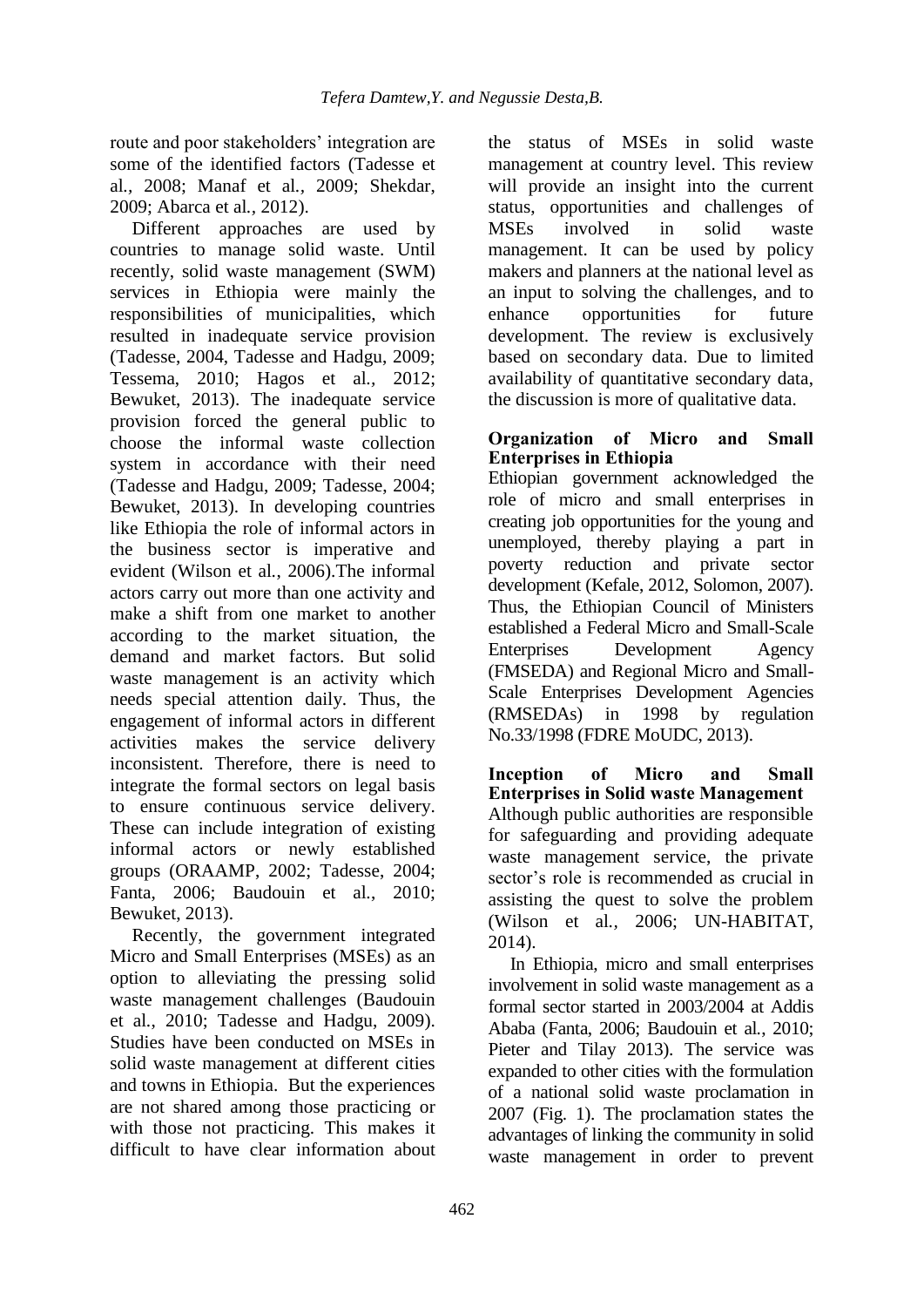adverse effects, and to enhance the benefits resulting from solid wastes, thereby promoting it as a source of investment. Thus anyone who wants to be engaged in solid

waste management should get legal<br>permission from the respective urban permission from the respective administration (Ethiopian SWM Proclamation 513/2007, 2007).



**Fig. 1.** Map of selected Ethiopian Cities Showing the Integration of MSEs in SWM Challenges in the Sector: The Future from Current Perspective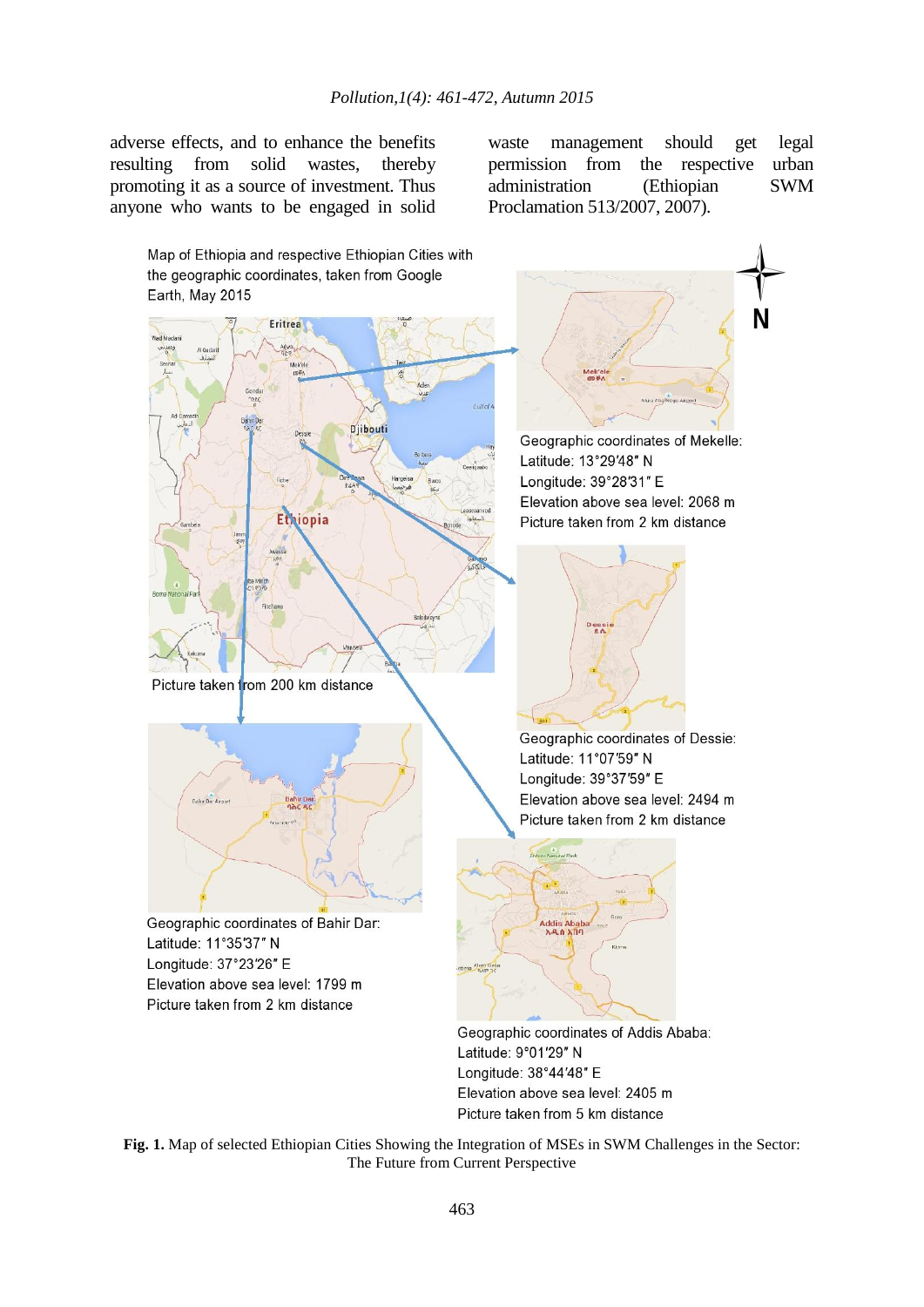#### **The Experience of Selected Cities and Towns in Ethiopia**

#### **Case of Addis Ababa**

Addis Ababa, the capital city of Ethiopia has an area of  $530 \text{km}^2$  and population of 3.5 million with 2.1% growth rate. Currently, it is divided into 10 sub-cities which are subdivided into 116 districts (ECSA, 2007; Desta et al.*,* 2014). Daily per capita solid waste generation rate of the city is estimated to be 0.221kg/c/day. Residential households contribute 76% of the total waste, 18% comes from institutions and 6% from streets. The amount of waste collected is estimated to be  $1834.64 \text{ m}^3$  per day and  $47,501.25 \text{ m}^3/\text{day}$  of waste dumped illegally (CMA, 2009).

To solve the problem, the city administration integrated MSEs into solid waste management before a proclamation was formulated at the national level (Fanta, 2006; Baudouin, 2010). After the formulation of solid waste management program, the municipality divided into 549 collection zones comprising of 800–1000 households, with one micro and small enterprise assigned to each zone. There were more than 524 organized enterprises working on solid waste management in the city. They were engaged in door to door collection and transportation to collection sites, transporting solid wastes to or from communal collection sites to disposal site and material recovery to a limited extent. This made it possible for solid wastes to be collected from additional 600, 000 households in the city, and collection rate is estimated to increase from 60% to 80% (Tessema, 2010; PPIAF, 2011).

## **Case of Bahir Dar**

Bahir Dar, the capital city of Amhara regional state with a total population of 220,000 and an annual growth rate of 6.6% is one of the fastest growing cities in the country (UNEP, 2010a). The average daily solid waste generation rate of the city is 0.25kg/c/day and 53% of the total waste

generated is from households. The remaining 27, 17 and 3% are from the commercial sector, institutions and street sweeping respectively. Thus, the need for adequate solid waste management was unquestionable and well acknowledged by the municipality which pioneered the idea of introducing MSEs in the sector (Mekete et al., 2009; Bewuket, 2013).

There was no MSE engaged in solid waste management until 2008/2009 and the municipality was solely responsible for solid waste management. The involvement of the private sector in solid waste management started after 2008/2009 by a private limited company called Dream light (Riuji, 2014; Bewuket, 2013).Since the involvement of the private company, the collection coverage increased from roughly 50% in 2005 to 67% in 2010 which shows a substantial improvement in the cleanliness of the city (UNEP, 2010a; UNEP, 2010b). However, it has been reported that after some years of service, the company increased the monthly charges and quality deteriorated due to the absence of competitors. Thus, the municipality is forced to organize additional MSEs who can work on solid waste management. Currently, there are 4 MSEs working in 9 urban sub-districts (Bewuket, 2013; Mekete et al., 2009).

## **Case of Dessie**

According to the national census conducted by Central Statistical Agency of Ethiopia (ECSA, 2007), Dessie has a total population of 151,174 with a growth rate of 3.38% per annum. The daily solid waste generation rate is 0.231 kg/person/day and mainly produced from households which account for 60% of the total generated waste. Commercial areas account for 19%, street sweeping 11%, institutions 8%, while small scale industry contribute the rest  $(2\%)$ . Generally 136.11m<sup>3</sup> of waste is generated per day in the town and only 32 m<sup>3</sup> (23.51%) is collected. The fast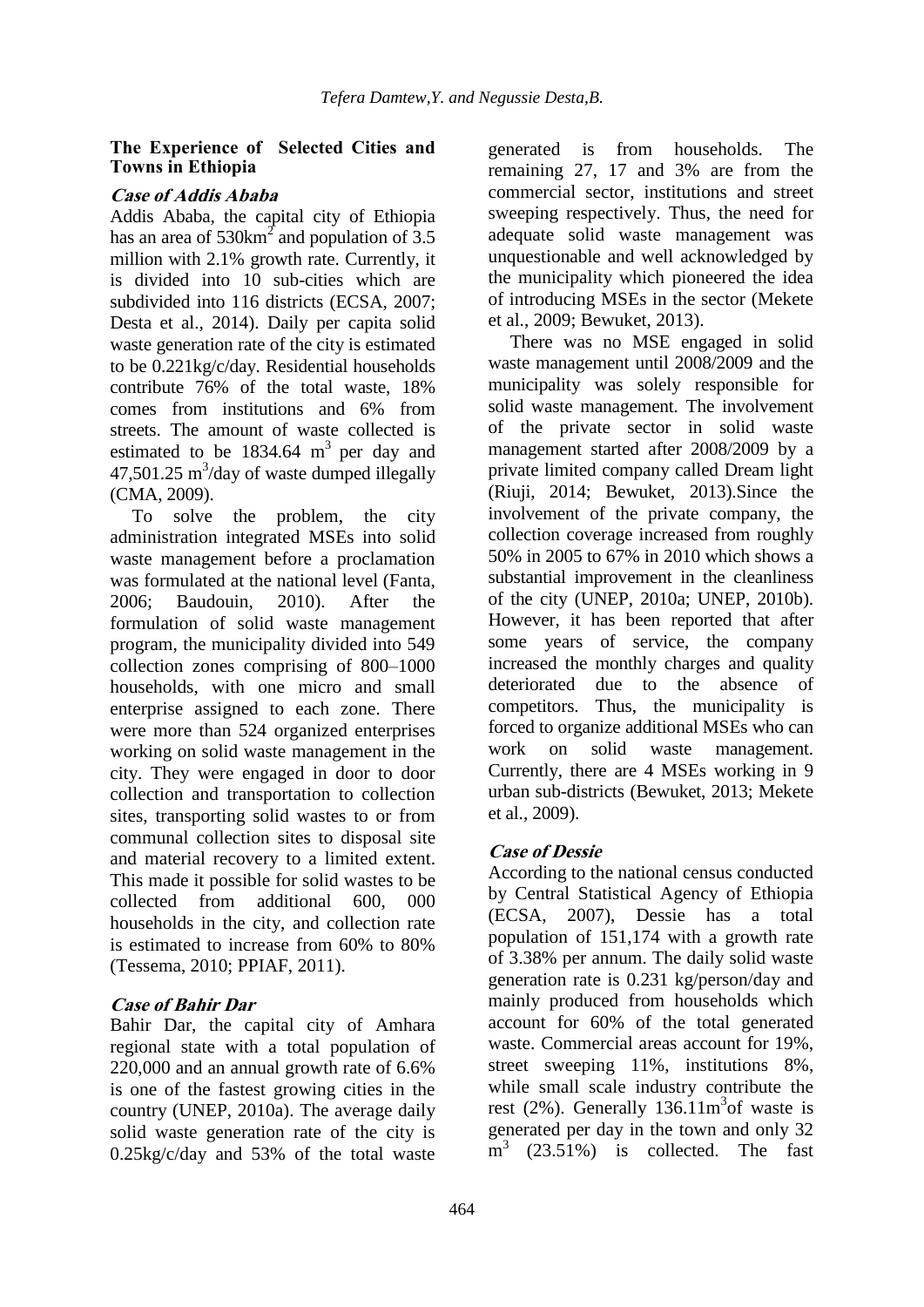population growth combined with expansion of the town precipitates an increase in the volume of solid waste. This in turn results in greater infrastructural demand, institutional setup and community participation in its management (SBPDD, 2009; Cheru, 2011).

Organization of micro and small enterprises in solid waste management started in 2007 through the establishment of one enterprise. Until 2010, there were only two MSEs in the town, but in 2010 the micro and small enterprise agency of the town had organized MSEs in 10 subdistricts (SBPDD, 2010; SBPDD, 2009).

According to Cheru (2011), only 5 of them were active in 2011. The other 5 were not working due to material and financial constraints. They were engaged only in door to door solid waste collection from individual house, commercial areas and institutions to transfer stations. While sorting, recycling and composting was not part of their task.

## **Case of Mekelle**

Mekelle, the capital city of Tigray state which has a total population of 215,546 and an annual growth rate of 5.4% is among the fastest growing cities in Ethiopia (ECSA, 2007). The daily solid waste generation rate is 0.22 kg/c/d. Like other cities mentioned above solid waste collection and disposal was limited in the city. The municipality was able to collect only 33.4% of the total waste generated until recently. There was no involvement of organized enterprises in waste collection until 2009. Currently, there are 14 waste micro and small enterprises engaged in solid waste management. Of these, 11 MSEs handle house-to-house collection, 2 are street sweepers (only asphalt streets), and 1 gathers waste dumped in open spaces near the communal containers (Hagos, et al*.,* 2012; Tadesse and Hadgu 2009; Tesfay, 2004).

There are various problems which prevent prospective entrepreneurs from joining the MSEs' sector, and prevent the graduation of MSEs into medium size firms (Mulu, 2009; FDRE MoUD, 2013). According to Mulugeta (2008), advancement of MSEs in Ethiopia is hindered by noncompliance with legal and regulatory frameworks, immature infrastructure, poor business development service, limited access to finance credit, ineffective and poorly coordinated institution. This review identified the following as challenges affecting the performance of MSEs involved in solid waste management (Fig. 2).

## **Resource Support**

Organization of MSEs in solid waste management is not easy because it needs more support from local governments and stakeholders. The support needed ranges from simple hand tools to vehicles (Haan et al*.*, 1998; Bewuket, 2013). But studies have revealed a lack of technical and moral support from the local governments which hinders the development of MSEs in solid waste management. The support of the local governments in facilitating access to credit is very limited. Long procedural rules of financial institution did not allow them to get credit to purchase the necessary equipment. The support in equipping the MSEs with equipment and technologies necessary for collecting solid wastes is inadequate. In general, from the review it was observed that there are limitations on the provision of necessary support starting from simple hand tools to credit accessibility (Cheru, 2011; Hagos et al*.*, 2012; Bewuket, 2013).

## **Perception of the Community**

Awareness and attitudes of the public towards waste can impact the entire solid waste management system. Community awareness and participation in decision making is vital in solid waste management (Sharholy et al*.,* 2008; Moghadam et al*.,* 2009). Organizational and functional systems of solid waste management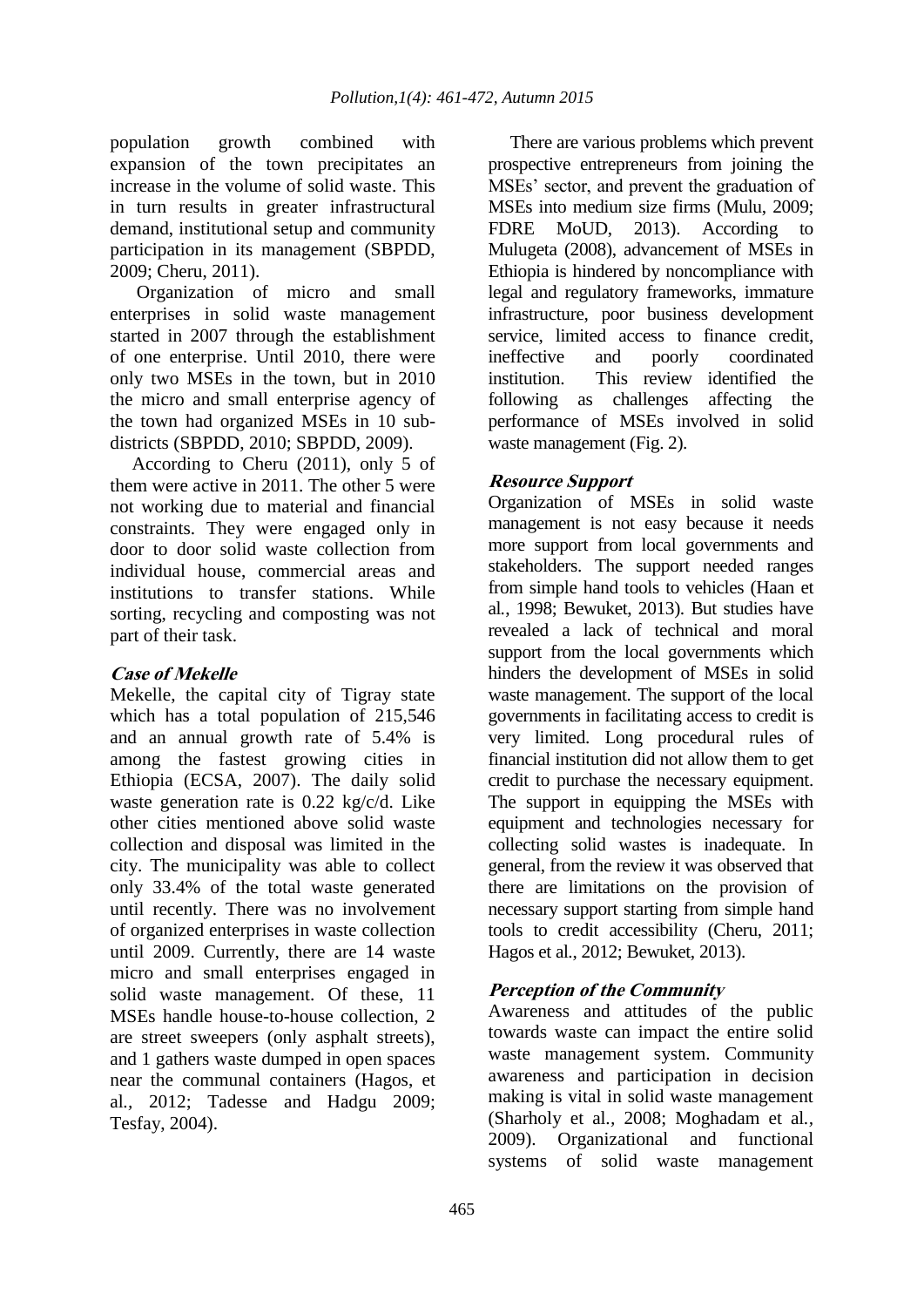originated from behavioral patterns and underlying attitudes of local cultural and social perception (Schübeler, 1996; Zhuang, et al*.,* 2008). This is seen mainly in rapidly expanding cities characterized by considerable mixture of social and ethnic groups (Schübeler, 1996).

Public perception and awareness affects storage, sorting, waste reduction, recycling, collection services, and willingness to pay for the service and ultimately the success or failure of the whole system (Henry et al*.,* 2006). Wilson (2007) described how opportunities to strengthen waste institutions were hampered by the consideration of waste management as a filthy thing.



**Fig. 2.** Conceptual framework showing factors influencing integration of MSEs for SWM in Ethiopian Cities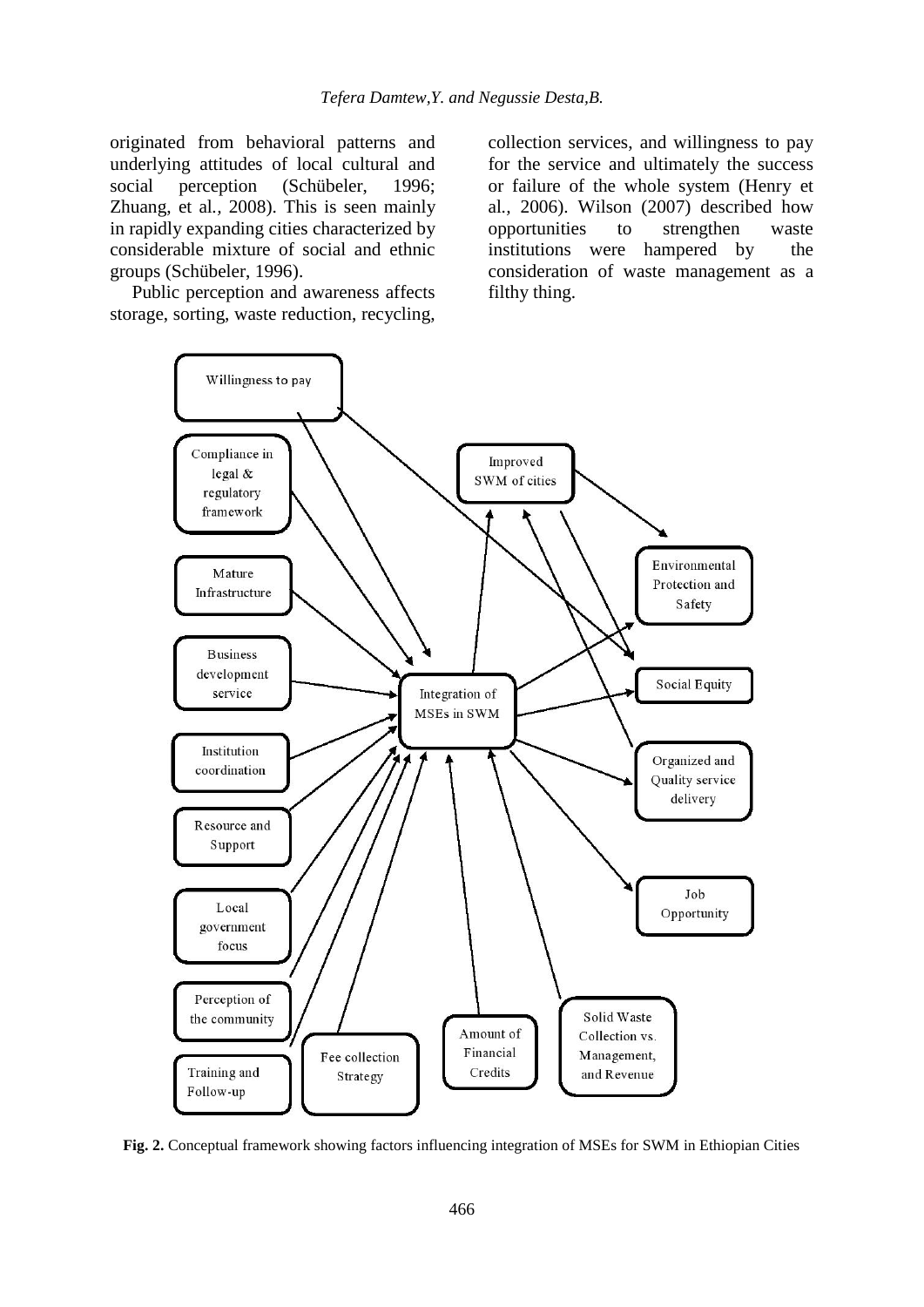Studies included in this review reveal lack of awareness on solid waste management and contribution of MSEs. For example, more than 50% of Addis Ababa residents are less concerned about waste quantity generated in the city. Above 70% of them don't practice reuse and recycling activities (UNEP, 2009).A study in Mekelle (Hagos et al*.*, 2012) indicated that 44 percent of respondents believed that it is the responsibility of the city administration to deal with solid waste management issues. (Hardeep et al*.,* 2013) indicated that 73 percent of respondents in Dessie town believed that it is the responsibility of females to manage wastes at the household level. This poor awareness and lack of knowledge caused lack of respect for MSEs and unwillingness to pay for the service. The community is not aware of the advantages of MSEs' contribution in solid waste management. Therefore, there is still a preference for the use of the preexisting informal waste collection system over MSEs (Solomon, 2011; Bewuket, 2013; Hardeep et al*.,* 2013; Desta et al*.,*  2014).

## **Supervision and Training**

Municipalities have the responsibility of supervising solid waste management services delivered by MSEs (Moreno et al*.*, 1999). According to Fanta (2006), the integration of the informal solid waste collectors into the formal sector was an initiative of Addis Ababa city administration based on two major objectives. Firstly, it will provide a decentralized approach for efficient and cost effective collection of solid waste. On the other hand, it will create job opportunity for the unemployed. Similar to Addis Ababa, it was the idea of city administrations to involve MSEs in solid waste management. This indicated that municipalities were saddled with the responsibility of supervising the service provision by MSEs. But experience of

selected cities showed the absence of strong supervision, control and follow up mechanisms by municipalities and respective city administrations (Nigatu, 2011; Bewuket, 2013).

In addition to supervision, solid waste management service is affected by skill and practice of MSEs in the sector. Solid waste management is not about collecting waste from households and dumping at disposal site. There are different elements in between like material recovery and processing. Therefore, enterprises should get the necessary skill update trainings for each element (Klunder, 1999; Coffey, 1996). But from the studies, it is clearly presented that there was limited training and follow up by the concerned bodies. Thus, it will be difficult to measure whether the objectives were met or not (Fanta, 2006; Konteh, 2009; Baudouin *et al.*, 2010; Bewuket, 2010).

## **Fee Collection Strategy**

Service charges for collection of solid waste is among those factors which challenge the involvement of MSEs in solid waste management (USAID, 2009; Riuji et al*.,* 2014).There is willingness to pay for solid waste collection service as mentioned in the studies included. But fee collection was not consistent among cities. In some of the cities, it was collected with water charges but in other cities the enterprises themselves collect it monthly. During such an activity, they faced challenges from some individuals who did not want to pay after getting the service. This discouraged MSEs and left the sustainability of the service under question (Cheru, 2011; Riuji et al*.,* 2014).

#### **Solid Waste Collection, Recycle and Revenue generation**

Solid waste management is a process that encompasses all activities ranging from waste generation at source to the point of disposal. Solid waste collection is a single element in the process. Municipalities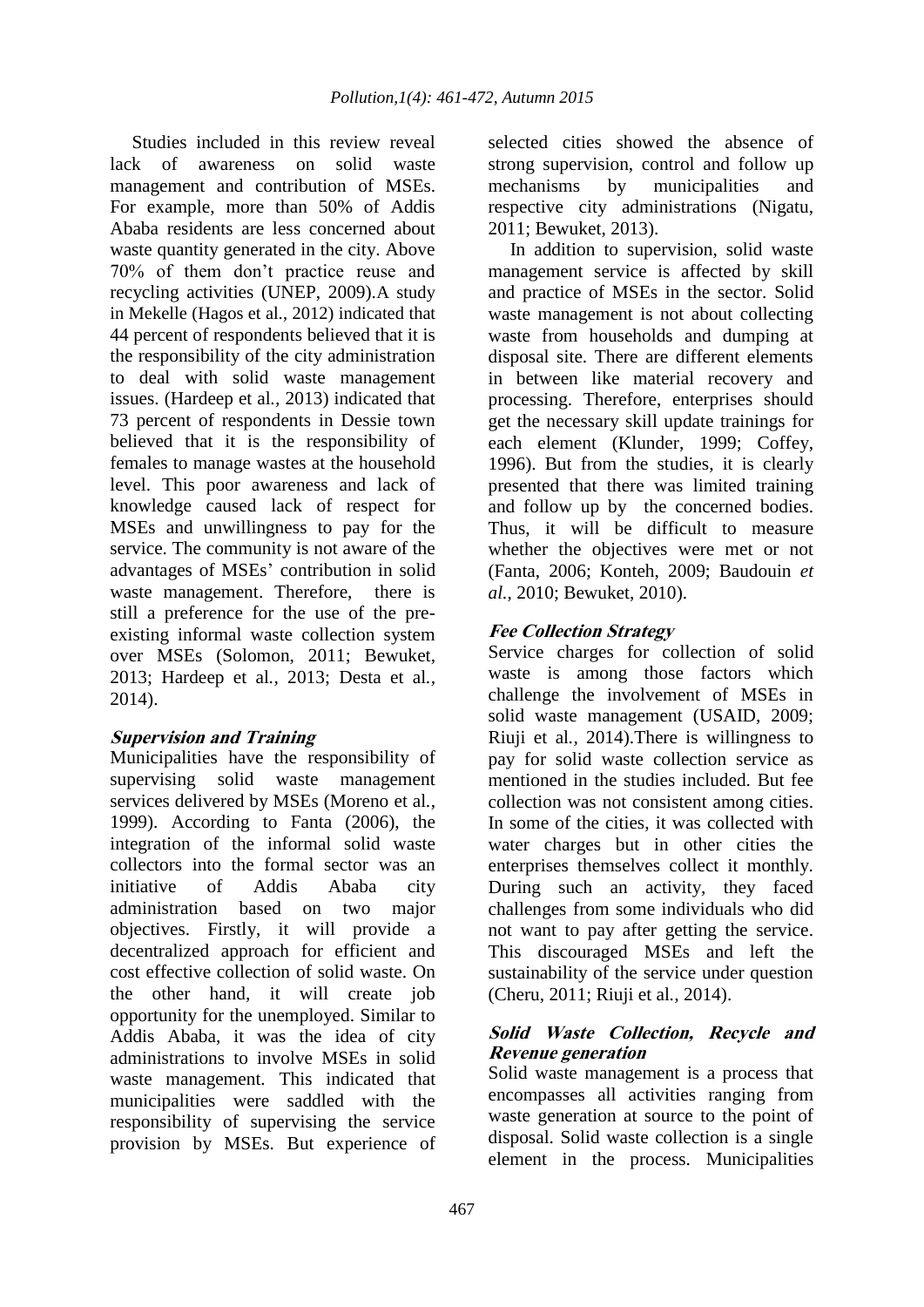spend majority of their annual budget on<br>different elements of solid waste different elements of solid waste management. There must be a way to recover the budget; otherwise expenditures will be greater than revenue each time, which will deteriorate the service (Brown et al*.,* 2011; Abarca et al., 2013; Riuji et al*.,* 2014).

To recover the expenditure there are four revenue generation mechanisms in solid waste management: by-product revenue, service revenues, assessed revenues and transfer revenues. By-product revenues are generated from the sale of marketable products such as recycled materials, compost and energy generated. Service revenues are fees collected from individuals according to service received for solid waste management. Assessed revenues are not direct fees charged for service rendered; rather these are taxes or fees assessed when property taxes or flat fees are used to fund solid waste management activities. The fourth type of revenue is transfer revenues which are funds provided by the state or federal government (EPA, 1997).

According to Wilson et al. (2006) cities with formal waste collection system apply four different mechanisms to achieving byproduct revenues through collection of recyclable materials from waste. In the first approach, individuals who engage in collecting recyclables buy sorted dry materials through door to door visiting. In the second approach, recovered useful materials from mixed discarded waste on the streets or from communal bins are collected by waste scavengers. The third group collects recyclables during transportation from vehicles. The fourth group commonly referred to as waste scavengers sort recyclables before the dumped waste is covered.

Currently, the annual budget for solid waste management in Ethiopian cities is mainly from the federal government and limited fees from collection service

charges. There is no by-product revenue from recyclables. The experience of the selected cities showed that the involvement of MSEs in material recovery was absent or limited (Tadesse et al*.,* 2009; Hagos et al*.,* 2012; Bewuket, 2013; Riuji et al*.,*  2014). Minghua et al*.* (2009) stated that in order to increase recycling rates, the government should encourage markets for recycled materials and increase professionalism in recycling companies.

In addition to restricting revenue sources, if recyclables are not sorted it creates burden on waste collection by increasing waste volume and weight. But currently MSEs in Ethiopia are engaged only in waste collection. Therefore, focus on only the collection of solid waste and limited income generation strategies were among the challenges of incorporating MSEs in solid waste management (Tadesse et al*.,* 2009; Hagos et al*.,* 2012; Bewuket, 2013; Riuji et al*.,* 2014,).

# **Benefits and Opportunities**

## **Organized and Quality Service Delivery**

Organization of informal waste collectors into MSEs is very effective for solid waste management (Haan et al*.,* 1998; Sharholy et al*.,* 2008). Unlike the informal sector, micro and small enterprises are registered business sectors with official business licenses, and some degree of capital investment. They are regulated and governed by laws. In most of the cities and town, they work by entering into contracts paid by the municipality to perform collection, processing, or cleaning services. As an organized and legal sector, MSEs have schedule for solid waste collection. Their involvement ranges from waste collection to limited resource recovery (very limited) and they are responsible for proper management of the waste from household level to transfer station and/or disposal site, so illegal dumping and litter spillage are not problems which surfaced in the informal sector (Mekete et al*.*, 2009;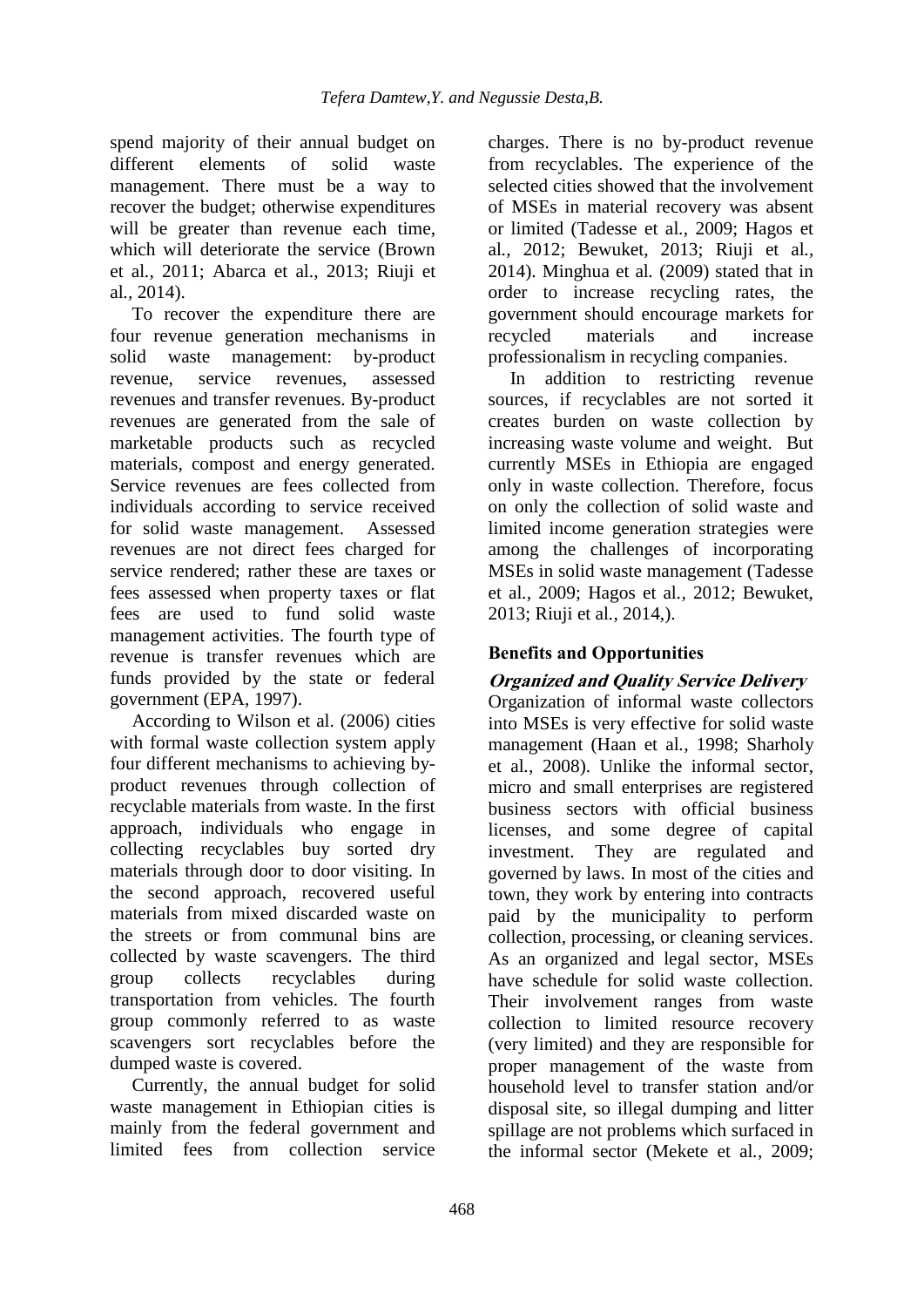Tessema, 2010; Cheru, 2011; Bewuket, 2013; Desta et al*.*, 2014).

#### **Environmental Protection and Safety**

In developing countries, the problem related to solid management starts at the point of collection. In those countries 65 - 50% of the waste generated is not collected (Tadesse and Hadgu, 2009; Coffey and Coad 2010; Ahsan and Zaman, 2014). Collecting waste from the site of generation doesn't mean proper waste management. It needs to be transported and dumped at selected disposal sites. But dumping the collected waste at open fields creates more environmental problems which is a common practice in developing countries (Hoornweg, 2012; Sankoh and Yan, 2013).In Ethiopian cities, inadequate supply of waste containers and longer distance to these containers increase the probability of waste dumping in open areas and roadsides relative to the use of communal containers. Even the use of communal containers by municipalities as temporary collection point constituted a nuisance, odor problem and breeding site for insects and rodents. The informal waste collectors dumped waste illegally which caused water and soil pollution. But, the organization of MSEs has shown an improvement in solid waste collection, transport and disposal thereby contributing to environmental protection and safety (Tadesse et al*.,* 2008; Tadesse et al*.,* 2009; Mazhindu, 2012; Desta et al*.,* 2014).

## **Job Opportunity**

Micro and Small Enterprises (MSEs) have a tremendous potential to generate employment in developing countries. An estimated 90% of all enterprises in the world are MSEs, accounting for 50-60% of employment in developing countries. They are also important sources of income not only for those people who could not find employment in other sectors but also provide an escape route from low wage earning private and government

employment (Kefale and Chinnan, 2012; UN-HABITAT, 2014).The importance of micro, small and medium enterprises (MSEs) in waste management has proved to be vital. The amount of waste collected in Ethiopian cities and towns is still below 50%. This indicates the future potential of MSEs' involvement. Thus, it needs more man power and actor who can work in that area. Though the total number of household is different from one sub-district to another, current studies show that an average of 30-50 individuals are involved for a single sub-district. So, it can be a big job opportunity to the jobless young generation in urban areas. Therefore, the establishment of more MSEs on solid waste management can be considered as a sustainable business by protecting the environment (Cheru, 2011; PPIAF, 2011; Bewuket, 2013; Desta et al*.,* 2014).

## **Willingness to Pay and Social Equity**

Willingness to pay for solid waste services shows positive response. A study in Mekelle shows that about 90 percent of the households are willing to pay 8.78 birr per month (0.44 dollar/month) for solid waste collection service. Another study in Dessie indicated willingness to pay 10 - 30 birr per month (0.5-1.5 dollar/month) and 30- 300 birr per month (1.5-15 dollar/month) for households and institutions respectively. Thus, monthly price requested by the enterprises is affordable by majority of the society which will create social equity. The monthly charges demanded by the MSEs is fair and consistent, and considers the income of the society (Tadesse and Hadgu, 2009; Cheru, 2011; Hagos et al., 2012).

#### **CONCLUSION**

From the review, particularly the lesson learned from the experience of Ethiopian cities, we argue that the burden in relation to solid waste management is the option of integrating MSEs in the sector. Since the country is currently in progressive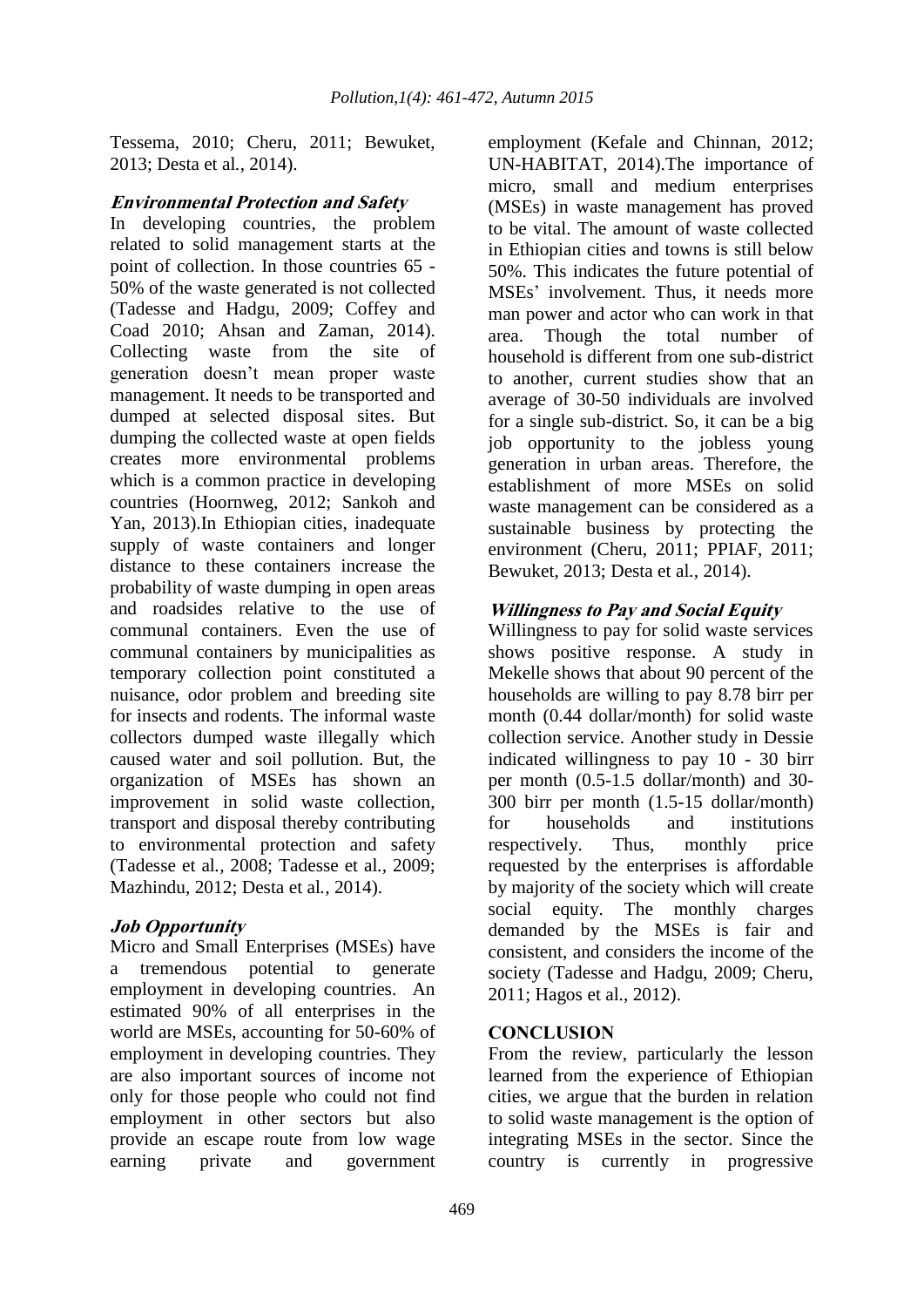development with faster rate of urbanization, the role of MSEs in solid waste management is significant and very demanding. It should be integrated in all cities and towns. In addition, the sector presents a vast job opportunity, which needs more man power, thereby protecting public health and the environment.

However, even if integrating the formal sector in the system is important, a mechanism to bring the informal sector should be devised. Absence of clear working guidelines and regulation, training and follow up are hampering the service. The local government body should provide the necessary skills and resources, technical guidance, occupational health and safety tools to the MSEs. Monitoring and close supervision of physical activities performance, relationships with citizens and overall integrated waste management systems should be carried out regularly by the municipalities. The revenue for the service and the whole system should not be hinged on collection fee and government annual budget, rather the MSEs should engage more on material recovery. Moreover, the door should always be open to welcome new MSEs in order to create a competitive environment and improve the service.

Finally, the sustainability of the enterprises should be studied by considering the challenges highlighted and the future status of the cities. The challenges should be treated accordingly; otherwise the quality of service and sustainability on the long run will come under scrutiny.

#### **REFERENCE**

Baudouin, A., Bjerkli C., Habtemariam, Y. and Fenta, Z.C. (2010). Between Neglect and Control: Questioning Partnerships and the Integration of Informal Actors in Public Solid Waste Management in Addis Ababa, Ethiopia. African Stu Quart., 11(2 & 3), 29-42.

Bewketu, E. (2013). Assessment of the sustainability of solid waste collection and transport service delivery by MSEs: The case of Bahir Dar city, Ethiopia. Master Thesis, International Institute of Urban Management, Rotterdam.

Brown, M., Yoder, J. and Chouinard, H. (2011). Revenue sources to fund recycling, reuse, and waste reduction programs. Dissertation, Prepared for Washington State Department of Ecology.

Cheru, S. (2011). Assessment of Municipal Solid Waste Management Service in Dessie Town. Master Thesis, Addis Ababa University

CMA (Cleansing Management Agency) (2009). Report on Solid waste management of Addis Ababa.

Coffey, M. (1996). Guidelines for solid waste management for developing countries. A manual prepared for UNCHS. ( Nairobi: Kenya).

Coffey, M. and Coad, A. (Eds.) (2010). Collection of Municipal Solid Waste in Developing Countries. (Nairobi-Kenya: UN-HABITAT).

Desta, H., Worku, H. and Fetene, A. (2014). Assessment of contemporary Solid waste management in Urban Environment: The case of Addis Abeba, Ethiopia. Environ. Sci., 7(2),107-122.

ECSA (Ethiopian Central Statistics Agency) (2007). A Report on Population and Housing Census of Ethiopia. (Addis Ababa: ECSA).

EPA (Environmental Protection Agency of the United States) (1997). Full Cost Accounting for Municipal Solid Waste Management. (United States of America: EPA Handbook).

Fanta, Z.C. (2006). Controlling the Informal Sector: Solid Waste Collection and the Addis Ababa City Administration, 2003-2005. Masters of Philosophy Thesis, Norwegian University of Science and Technology.

FDRE MoUDC (Federal Democratic Republic of Ethiopia, Ministry of Urban development and Construction) (2013). Survey report on Micro and Small Enterprises (MSEs) in Selected Major Cities of Ethiopia. (Addis Ababa: MoUDC).

Guerrero L.A., Maas, G. and Hogland W. (2013). Solid waste management challenges for cities in developing countries. J Waste Manage. 33 (1), 220–232.

Haan, H., Coad, A. and Lardinois, I. (1998). Municipal solid waste management: Involving Micro and Small Enterprises. A Guideline for Municipal Managers. International Training Centre of ILO, SKAT. (Turin: Italy).

Hagos, D., Mekonnen, A. and Gebreegziabher, Z. (2012). Households' Willingness to Pay for Improved Urban Waste Management in Mekelle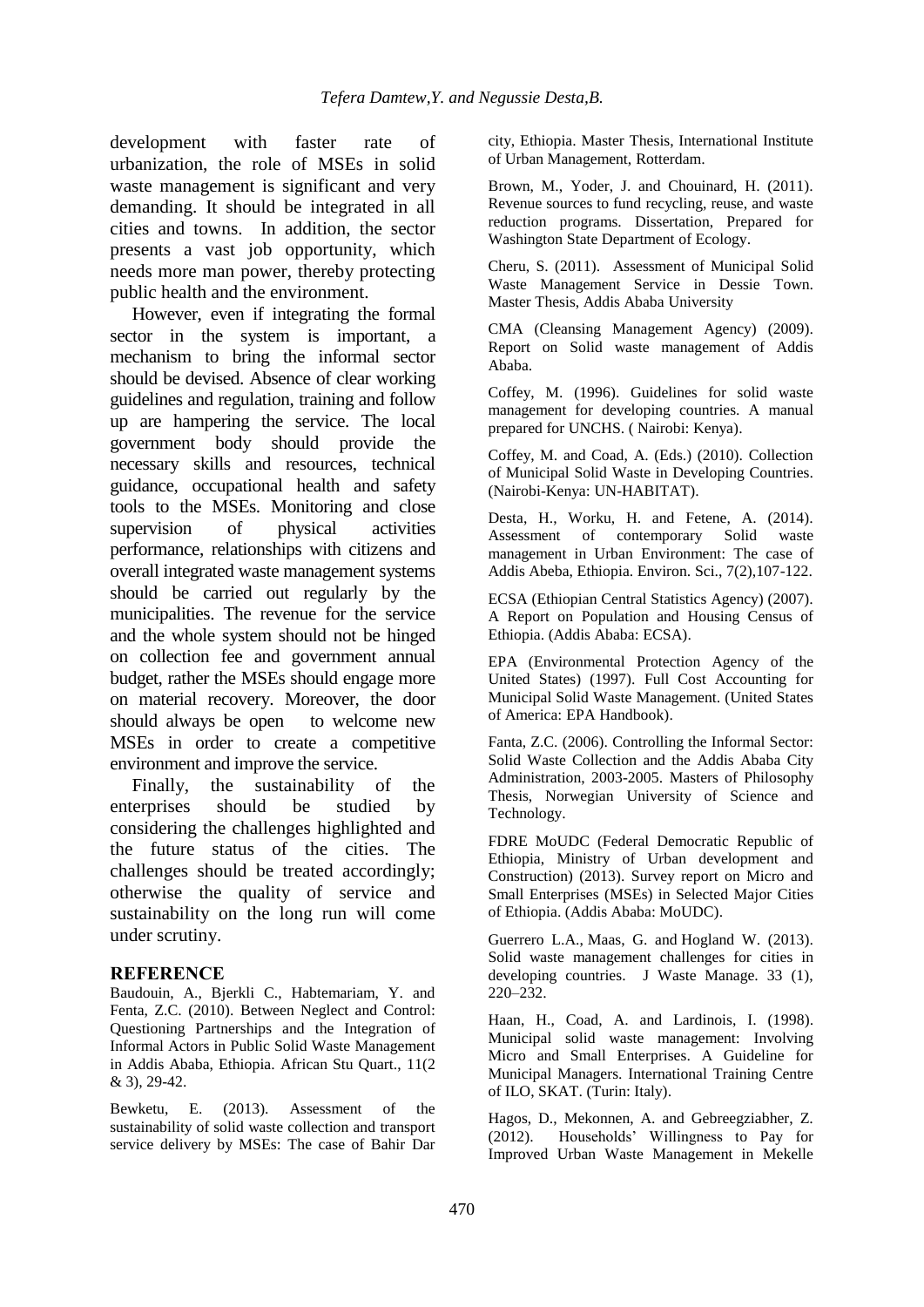City, Ethiopia. EfD DP series, 12-06. Retrieved February 03, 2014, from www.rff.org/rff/documents/efd-dp-**12-06**.pdf.

Hardeep, R.S, Bikes D., Tigabu, N., Leulesged N., Yemer, E., Gebrie, M., Berhanu, F., and Ahmed, I. (2013). Municipal solid waste management in Dessie City, Ethiopia. Manage of Environ Qual.: An Int. J., (24)2,154 – 164.

Henry, R.K., Yongsheng, Z. and Jun, D. (2006). Municipal solid waste management challenges in developing countries – Kenyan case study. J Waste Manage., 26, 92–100.

Hoornweg, D. and Bhada-Tata, P. (2012). What A Waste: A Global Review of Solid Waste Management, the World Bank, Washington DC, Urban Development Series, Knowledge Papers, No. 15. Retrieved February 15, 2014, from http://go.worldbank.org/BCQEP0TMo0.

Kefale, M. and Chinnan, K.P.M. (2012). Employment growth and challenges in small and micro enterprises Woldiya, North East Amhara region, Ethiopia. Educ. Res. &Ess., 1(2).

Klundert, A.V., (1999). Integrated Sustainable Waste Management: the selection of appropriate technologies and the design of sustainable systems is not (only) a technical issue. (Paper prepared for the CEDARE/IETC Inter-Regional Workshop on Technologies for Sustainable Waste Management, held 13-15 July 1999 in Alexandria, Egypt).

Konteh, F.H. (2009). Urban sanitation and health in the developing world: reminiscing the nineteenth century industrial nations. Health & Place., 15 (1), 69–78.

Luis F. M. R. (Eds.) (2012). Waste Management Threats to Human Health and Urban Aquatic Habitats – A Case Study of Addis Ababa, Ethiopia, Waste Management - An Integrated Vision. (Croatia: InTech Press).

Manaf, L. A., Mohd, A. A. S., and Nur, I. M. Z. (2009). Municipal Solid Waste Management in Malaysia: Practices and Challenges. J Waste Manage., 29, 2902-2906.

Mekete, D., Atikilt, A. and Hana, T. (2009). Solid Waste Management in Bahir Dar City. Thesis, School of Civil and Water Resources Engineering, Bahir Dar University.

Memon, M.A. (2010). Integrated solid waste management based on the 3R approach. J Mat. Cyc.& Waste Manage., 12(1), 30–40.

Minghua, Z., Xiumin, F., Rovetta, A., Qichang, H., Vicentini, F., Bingkai, L., Giusti, A. and Yi, L. (2009). Municipal solid waste management in Pudong New Area, China. J Waste Manage., 29, 1227–1233.

Moghadam, M.R.A., N., Mokhtarani and B., Mokhtarani (2009). Municipal Solid waste management in Rasht City, Iran. J Waste Manage., 29,185-189.

Moreno, J.A., Rios, F.R. and Lardinois, I. (Eds.) (1999). Solid waste management in Latin America: the role of micro- and small enterprises and cooperatives, IPES/ACEPESA/WASTE, Urban Waste Series no. 5. (Lima: Peru).

Mulu, G. (2009). Innovation and microenterprises growth in Ethiopia: United Nations. University working paper series No.2009-053. Retrieved from<br>February 10. 2014. from February 10, 2014, from http://www.merit.unu.edu/publications/wppdf/2009/ wp2009-061.pdf.

Mulugeta, E. (2008). Underlying causes of micro and small business enterprises failure in Addis Ketema sub city. A thesis submitted to the department of Regional and local Development studiespp100-106, Addis Ababa University.

ORAAMP (Office for the Revision of Addis Ababa Master Plan) (2002). Addis Ababa in Action: Progress through Partnership. ORAAMP. Addis Ababa. Retrieved March 03, 2014, from http://213.55.83.52/cgi-bin/koha/opacdetail.pl?biblionumber=20642.

Pieter, M. and Tilay, M. (2013). Microprivatization of solid waste collection in Addis Ababa. Waterlines.(32) 2.

PPIAF. (2011). Impact Stories. PPIAF Supports Private Sector Participation in the Solid Waste Sector in Ethiopia. Retrieved March 03, 2014, from http://www.ppiaf.org/sites/ppiaf.org/files/publicatio n/PPIAF-Impact-Stories-PSP-in-Ethiopia-Solid-Waste-Sector.pdf.

Regassa, N., Sundaraa, R.D. and Bogale, B.S. (2011). Challenges and Opportunities in Municipal Solid Waste Management: The Case of Addis Ababa City, Central Ethiopia. J Hum Ecol., 33(3), 179-190.

Riuji, C.L., Joseph, E.C. and Zurbrugg, C. (2014). Financial sustainability in municipal solid waste management – Costs and revenues in Bahir Dar, Ethiopia. J Waste Manage., 34, 542–552.

Sanko, FP. and Yan, X. (2013). Problems of solid waste management in developing urban cities: a case study of Freetown, Sierra Leone. Am J of Environ Prot., 2(5), 113-120.

SBPDD (Sanitation, Beautification and Parks Development Department of Dessie Town)